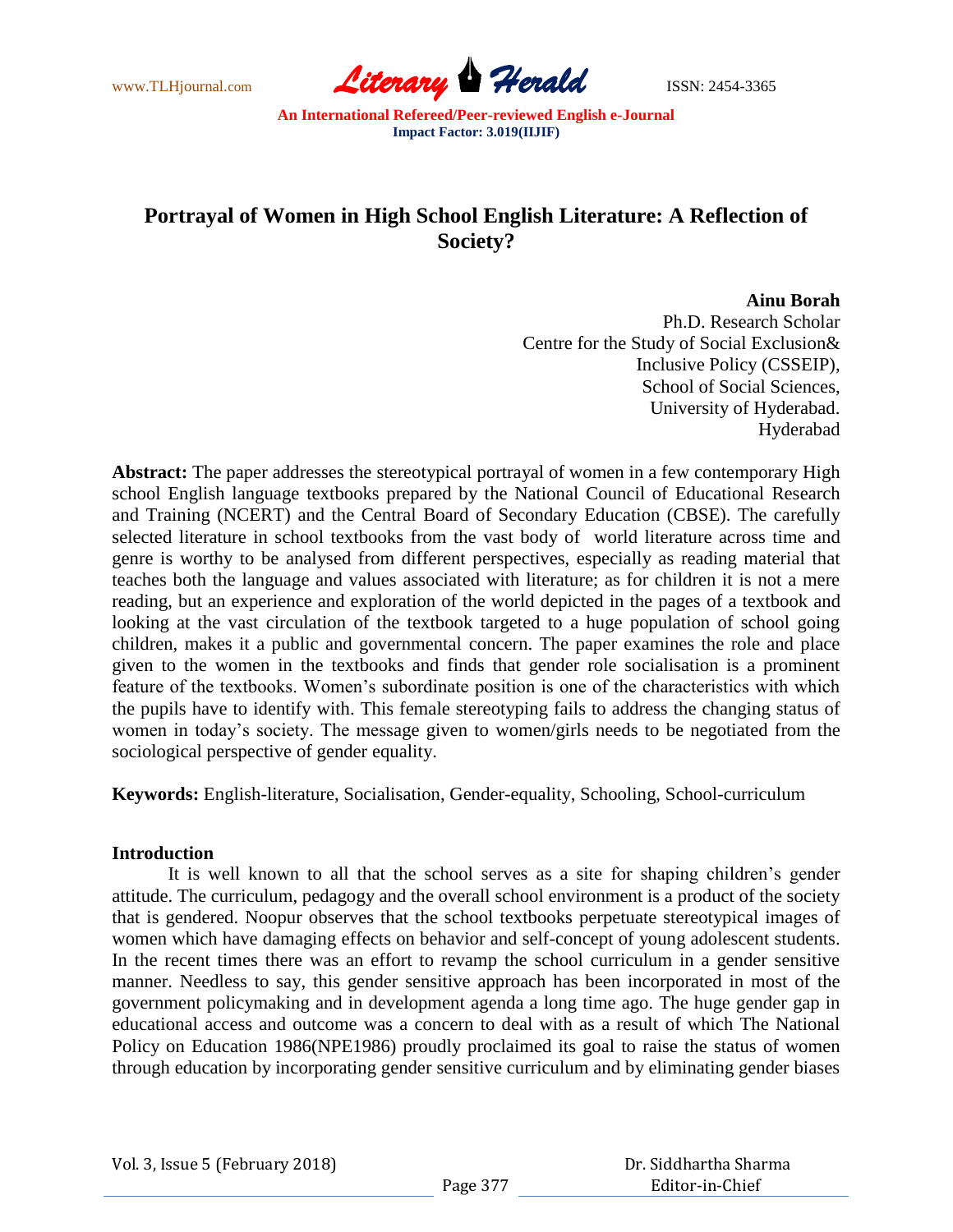

from the textbooks. The National Council of Educational Research and Training (NCERT) were given instruction to prepare materials accordingly for the CBSE schools in India.

## **English Language and Literature as Textbook**

School textbooks are an important database from where children learn what is referred to as knowledge and carry it forward to the later stage and to some extent to the next generation. Apart from constructing knowledge, the textbooks shape the mind of the young reader by influencing their attitude, beliefs and values towards different dynamics of society like gender relations, social hierarchies etc. These books are one of the ways that maintains and sustains these gender hierarchies in both overt and covert manner. Through the stereotypical portrayal of women in traditional sphere of work, through subtly gendered language and by under representing them in the text materials, the books are perpetuating gender inequality. This is more so in case of language textbooks, especially at higher classes as the language is learnt not only as a subject but also as a tool to appreciate literature. The study of literature in high school is important to enrich the faculty of learning by using imagination and creativity as a tool. Bohlin has rightly pointed out the influence of literature in an adult student's mind.

> The study of literature provides students with an occasion for focused moral reflection and dialogue, an occasion to examine what informs the moral compass guiding fictional lives. Adolescents need a constructive context within which to talk about the lives of others. …Literature provides a rich context within which student can reflect and then mentally rehearse how they might act in similar circumstances (30-43).

Literature is the reflection of life and society. Life lived in a particular time of history is captured through the imagination of the writer. Women novelist like Jane Austen portrayed the life of girls in the later eighteen century England where the expectation of the girls were to secure a "livelihood" through marriage, as a result, one can find classics like *Pride and Prejudice, Emma, Sense and Sensibility* etc. Daiches rightly points out that the world which her books present is essentially an eighteenth century world in its habits, tastes, and appearance (744).

But what is found to be true is what Tharu calls the universal values that had been already canonized as great works continue to be the works that upheld the values of Renaissance which are individualistic, protestant, bourgeois, white, male and these are reaffirmed and maintained in ex-colonial countries like India where main literature teaching is the English literature. Tharu finally opines that a student is carefully schooled into that alien culture that historically related to India along an axis of power (254-268). Most of the literature in the textbooks of English is from this great works of world literature that reflects a patriarchal power and male dominance that relegates women to an almost invisible level. As a result, the books contribute heavily towards gender role socialization. Whereas the great literary value of these texts cannot be undermined, the archaic portrayals of male and female need careful handling through the right kind of pedagogy bolstered by gender sensitive teachers.

# **The Present Scenario**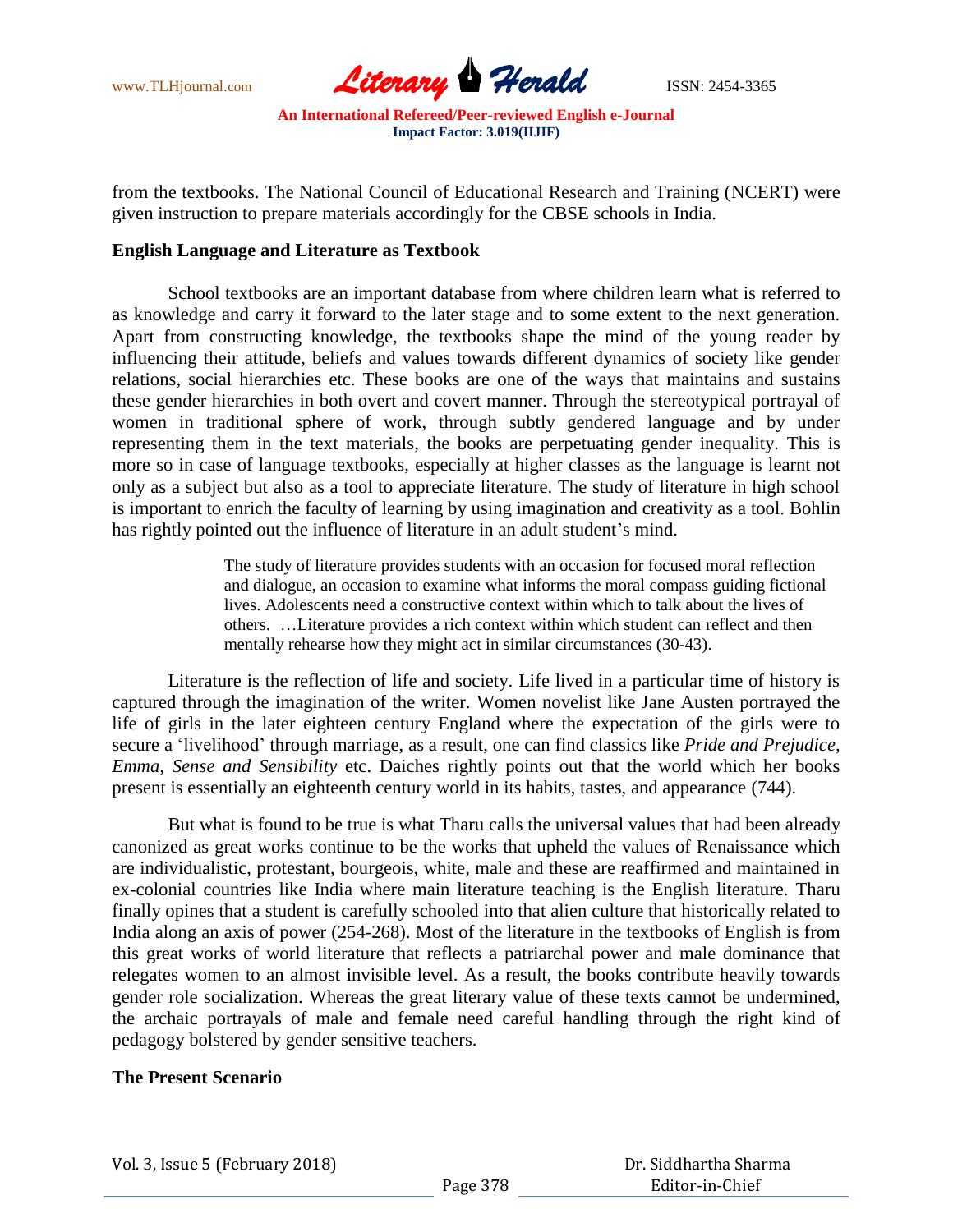

A cursory look at the present educational scenario for girls and women shows that things have indeed improved for better, but not in a satisfactory manner. Access to education has been gained up to primary and middle school or probably high school level, but certainly not beyond that as there is huge gender inequality in terms of access to higher education, outcome of education and achievement. Women in the discipline of Science, and women in research and higher education are still very low compared to their male counterparts. Wolffensperge calls it a gender specific horizontal and vertical distribution that can be seen in both school and university system and explains it by referring to the Dutch statistics that shows two types of patterning. Girls and boys are found in different places within the educational system; they follow different routes after primary school. Another gender pattern can be found in levels of education: the higher the level, the more the proportion of girls lagging behind. In secondary school, however, differences in the performance of girls and boys in language and mathematics/physics increase with age. Thus the low numbers of female students enrolling in natural and technical sciences is not completely surprising. Within mainstream and vocational education, girls are distributed differently from boys (93-94).

There is quite some work which has attempted to find out gender bias in school textbooks, mostly initiated by the western second wave feminist. Content analysis approach was applied to find out a quantitative data of male and female representations in characters and images. But soon it was felt that it was not sufficient to interpret the gender relations in a text. The poststructuralist in late 1980 began to decipher the meaning embedded in the text, by focusing on language, metaphor, forms of relationship used in the text. But both the approaches tried to pinpoint the place and role given to girls/women in a particular text. There are several of these types of studies all over the world, but in Indian context gender inclusivity is a recent concept, recommended to include in the school curriculum by the National Policy on Education 1986. NPE 1986 puts special emphasis on education for women"s equality "in order to neutralize the accumulated distortions of the past, there will be a well-conceived edge in favor of women" (GOI 8).In the last three decades, there have been a few similar kinds of studies that examine the status of women represented in the textbook, but that is not enough to make a considerable impact, probably because enough attention is not paid to what children read at school. However, there is no denying the fact that, children are the future generations of the country and it is everybody"s concern to look at what they are exposed to in the name of knowledge in the school.

## **The Discussion/Issue**

While learning to appreciate literature develops one"s cognitive ability, the stereotypes and biases present in it puts a negative impact in the minds of the students. The society today is much more inclusive towards women. In government policies, the agenda for women development has given way for women empowerment. Same way the National curriculum framework of 2005 put a strong emphasis for equality of all. But the gap in rhetoric and reality is to be examined by looking at the textbooks. The present paper analyses a few contemporary English literature textbook for class VIII, IX and X from the point of view of gender equality. These books are prepared by the NCERT and the Central Board of Secondary Education following the guidelines of the NCF2005.The paper focuses to analyze the text in terms of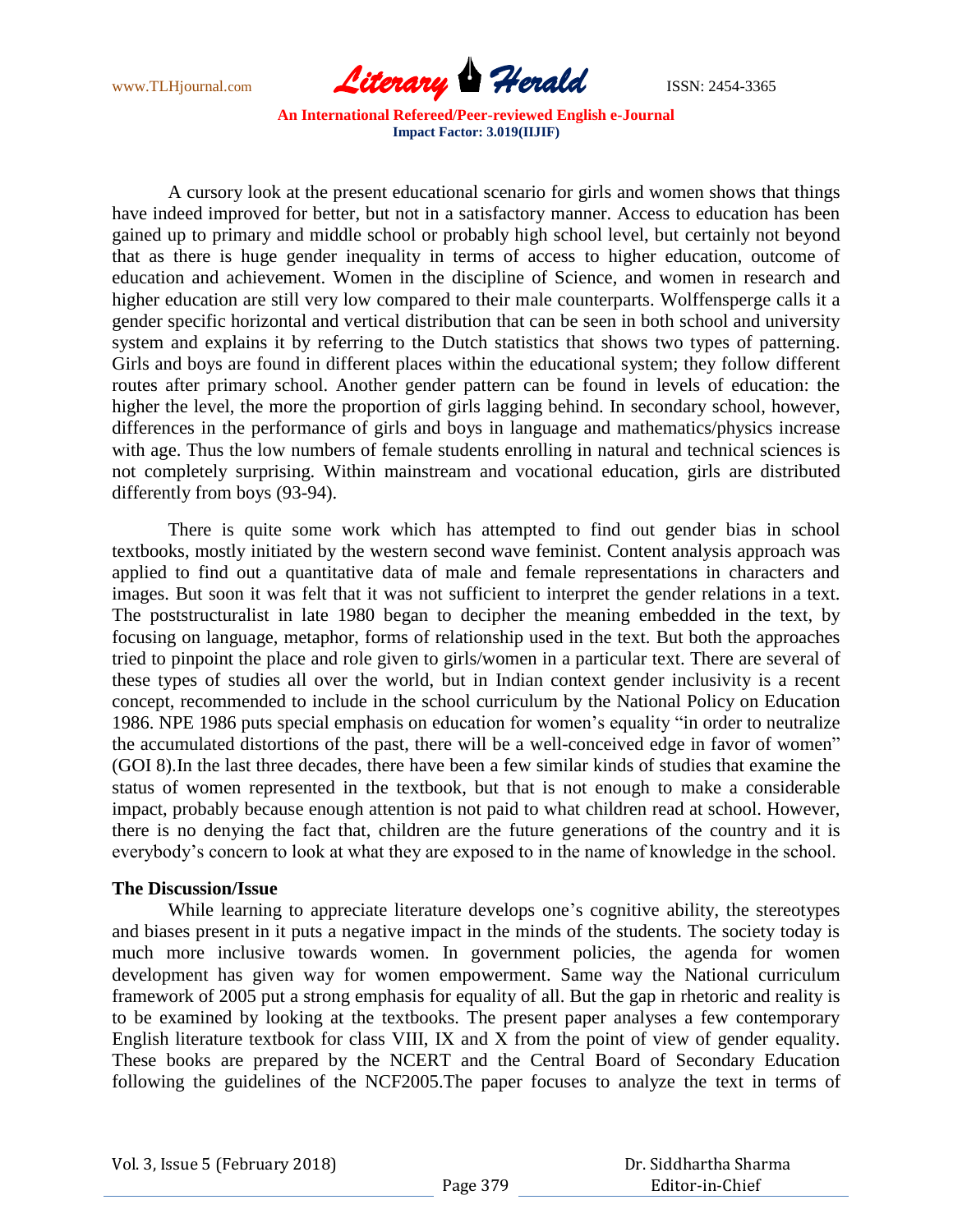

visibility given to girls and women by giving considerable space and voice in the pages of the books, instead of counting the numbers of male and female present in the pages.

The textbook in English for class VIII, titled as *Honeydew* published by the NCERT in February 2008, makes it clear in the "Foreword" that the book is prepared by following the recommendation of the NCF2005. The first chapter is a prose lesson on a war story against the backdrop of Christmas, where 'Mrs Jim Macpherson's character is presented with her identity as a wife of a military officer Jim Macpherson. She keeps waiting for her husband to come back from war. As expressed in the deathbed her wish is to make a nice Christmas cake, marzipan as it is her husband"s favorite cake. Apart from her, there is another women character that appears for a second in the story is a matron in the nursing home who takes care of her. While being a poignant piece of literature, the prose lesson portrays women in a much subordinated, domestic sphere where Mrs Macpherson has no wish of her own except to show her love and longing for her husband. In stark contrast to this, Jim Macpherson along with his friends enjoys all that is considered as man"s privilege:

> As I looked about me there were hundreds of Khaki and grey everywhere, all over man's land, smoking, laughing, talking, drinking, eating. Hans Wolf and I shared what was left of your wonderful Christmas cake, Connie (NCERT 12).

While the men are busy playing football, singing Christmas carol and actively engaged in the war field, the two women are busy with their traditional job of caretakers. Another lesson called "Glimpses of the Past" serves a few pictorials of Indian history from 1757 to 1857. Interesting to note that a lesson based on facts from history has no pictorial representation of women folk except in two slides. Where have all the women disappeared, who at the service of the nation fought equally for the country"s independence? Next in the line is an all-male exclusive lesson where the protagonist is a well-read man Bipin Babu whose passion is reading books. He is surrounded by a host of male professionals. Another lesson captures the adventurous spirit of Major Ahluwalia, a member of the first Successful Indian expedition to Mount Everest in 1965. Next prose lesson is an adventure of a father and son duo who venture out at the jungle while the mother is seen for a while serving coffee to all. Next lesson is in the form of an interview with the famous physicist Stephen Hawking. While this lesson throws considerable light on this great man"s journey of life overcoming his physical disability, the lesson is conspicuous by absence of women characters. The next lesson contains a few extracts from Ruskin Bond"s diary, and before beginning the lesson there is a short note that acknowledges the fact that The Diary of Ann Frank is one of the most famous diaries, but it is not included in the content. Last two prose lesson is about a boy Ernest"s prophetic life. In the beginning of the story his mother is seen as a participant who tells her son a story passed on to her by her mother, rest of theory covering almost eight pages evolves without even the mention of her. In the whole textbook there is only one such lesson that features women and girls and their heroic deeds to alert people of approaching danger is the lesson named 'The Tsunami' and this lesson in the whole book seems to be not integrally attached. The effort to include women in the content comes out as a hard job for the textbook development committee.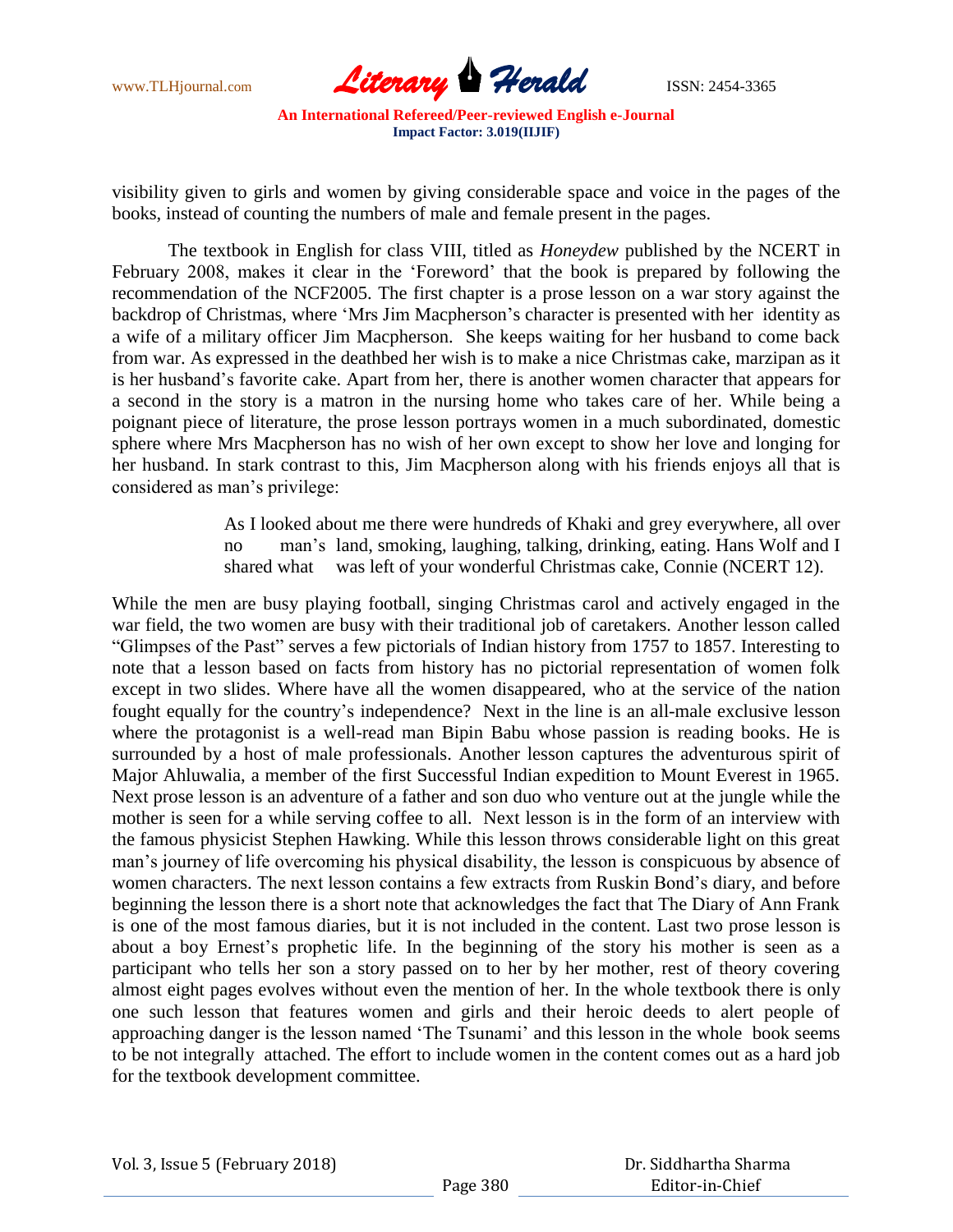

The textbook called *Beehive* for class IX is no different. Attempt is made to include all genres of literary pieces like play, travelogue, Diary, biography which might be having high literary values but not at the cost of compromising gender equality as the book does not contain any women role model from Science or politics except a piece of writing on Sontosh Yadav who scaled the Mount Everest to be the youngest women in the world.; and an aspiring musician Evlyne Glennies who in spite of being deaf came to become an accomplished percussionist. On the other hand there are lessons from the life of Albert Einstein, APJ Abdul Kalam, Bismillah Khan, a travelogue to Kathmandu by Vikram Seth and an extract from Jerome K.Jerome"s *Three men in a Boat* that can be said as all male exclusive lessons. Chapter three contains a story about a little girl who has undergone a transmutation of her feelings for her father from fear to understanding, may be a great literary piece, but not without the cost of being stereotypical in projecting male dominance over female:

> "Kezia", Mother would call to her, "if you"re a good girl you can come down and take off father's boots"...

"Well Kezia, hurry up and pull of these boots and take them outside. Have you been a good girl today? (NCERT 32)

The textbook in English *The First Flight* for class X contains eleven prose lessons; one lesson is an extract from The Diary of a Young Girl by Anne Frank that caters to a host of male and female characters. Rest of all the lessons is male oriented without any significant place given to women; there is no role model of successful women included in the text. Even though a few lessons are girl/woman oriented, the protagonists are shown to be not as courageously driven as boys in other lessons. A boy plays adventure sport in the sky with his Dakota airplane ("Two stories about Flying"), whereas for a country girl getting able to enjoy a bus ride to the nearby town is a kind of wish fulfillment of her life ("Madam Rides the Bus"). In the lesson called "The Hundred Dresses" there is a clear division of differential expectations from boys and girls within a class room setting, where girls have to design dresses and boys have to design motorboats. At a time where most of the fashion designers in the world are male, the reaction of the boys of the class is hard to accept:

> The children burst into applause, and even the boys were glad to have a chance to stamp on the floor, put their fingers in their mouths and whistle, though they were not interested in dresses (NCERT 70).

The *Literature Reader* for class IX revised and published by The CBSE in 2009 has a similar story to tell. The fist prose lesson shows how a little girl teaches her grandmother to read and writes to make her familiar with the world portrayed by books, another lesson in stark contrast to this, gives a pen picture of a "man who knew too much" a man who is capable of removing any doubts within five minutes. There is another lesson that eulogies a prodigious son. There is a drama where Madam Juliette wants to sell her villa, but is duped by men many times. In the main course book, in the unit called adventure, a story of the first female pilot has been included and book proudly announces in the Foreword that this is in keeping with the resonance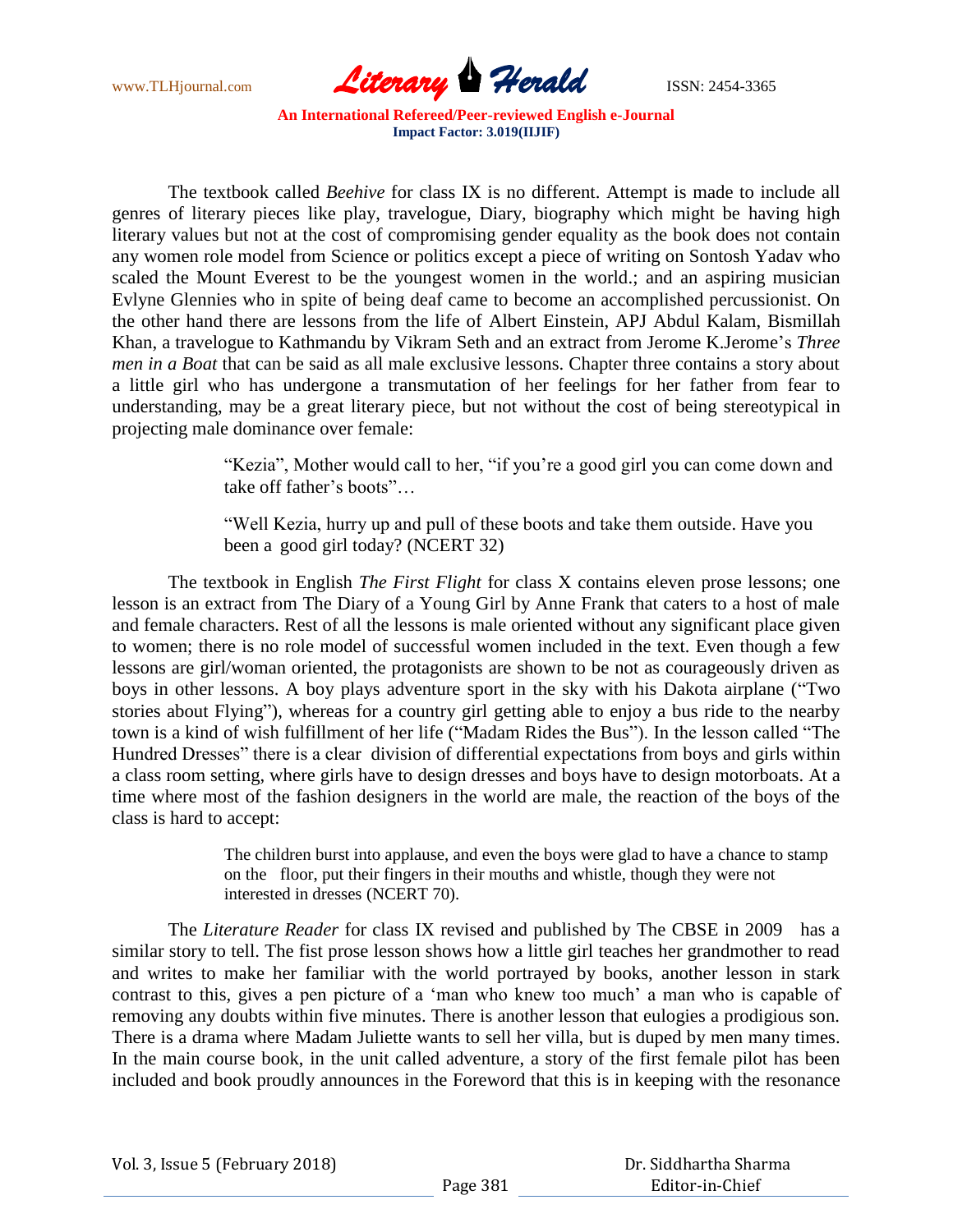

in contemporary society. But what is written in big, bold font in the beginning of the lesson is discouraging to the students particularly to the girls who aspire to fly in the sky some day:

> The world"s most famous female aviator, Amelia Earhart, disappeared in 1937, as she attempted to become the first woman to fly around the world with her navigator, Fred Noonan. She was last heard of from about 100miles from the tiny Pacific Howland Island on July 2, 1937(CBSE 24).

What is more surprising is that the next lesson presents a story of a young boy and his successful ordeal in the ocean!

The *Literature Reader* for class X begins with a fiction called "Two gentlemen of Verona" by A.J.Cronin. A sad and poignant story of two brothers helping their sister to recover from a deadly disease. Whereas a heart touching story of the hard realities of life, a stereotypical picture of the women in the hospital bed taken care by another female nurse mars the mood. The following lesson shows a few women characters in negative light. Mrs. Packletide wants to kill a tiger, not out of her adventures spirit, but out of her vanity to be famous! The *Main Course Book*  offers to include a few successful women like Wangari Maathai, a few women astronaut with their courageous move in life, but to one"s surprise, ridiculously in "Travel and Tourism" section three pictures of women in welcoming gesture typically shows that hospitality is none other than a woman's job!

The analysis shows that the books are not able to portray the status of contemporary women in the society. Women have been shown as homemakers and caretakers, devoid of any adventurous spirit, creative pursuit and decision making. The women characters have not been given due place and space. Following the guidelines of the NCF2005, there is inclusion of societal concern on variety of contemporary issues like sensitizing for a sustainable environment, national integration in the book but it fails to reflect gender equality. There is an effort to do away with this kind of traditional bias, by including a few female oriented stories, but the process of integration does not seem to be a genuine effort to do so. The curriculum revision process needs to be more serious and ongoing to eliminate this type of biases. Effort from all educators, parents, academicians and policymakers is what the need of the hour, as in the name of selecting literature for the adolescent, the society cannot carry the burden of gender inequality in the form of this sex stereotypes.

# **Works Cited**

- Bohlin, Karen E. *Teaching Character Education through Literature: Awakening the Moral Imagination in Secondary Classroom*. Rout ledge Falmer, London, 2005.
- CBSE. *Literature Reader.* Textbook for English Course (communicative) for Class-X. Shiksha Kendra 2, Delhi. Rev.2009.
- ---, *Literature Reader*. Textbook for English Course (communicative) for Class-IX. Shiksha Kendra 2, Delhi. Rev. 2009.

| Vol. 3, Issue 5 (February 2018) |          | Dr. Siddhartha Sharma |
|---------------------------------|----------|-----------------------|
|                                 | Page 382 | Editor-in-Chief       |